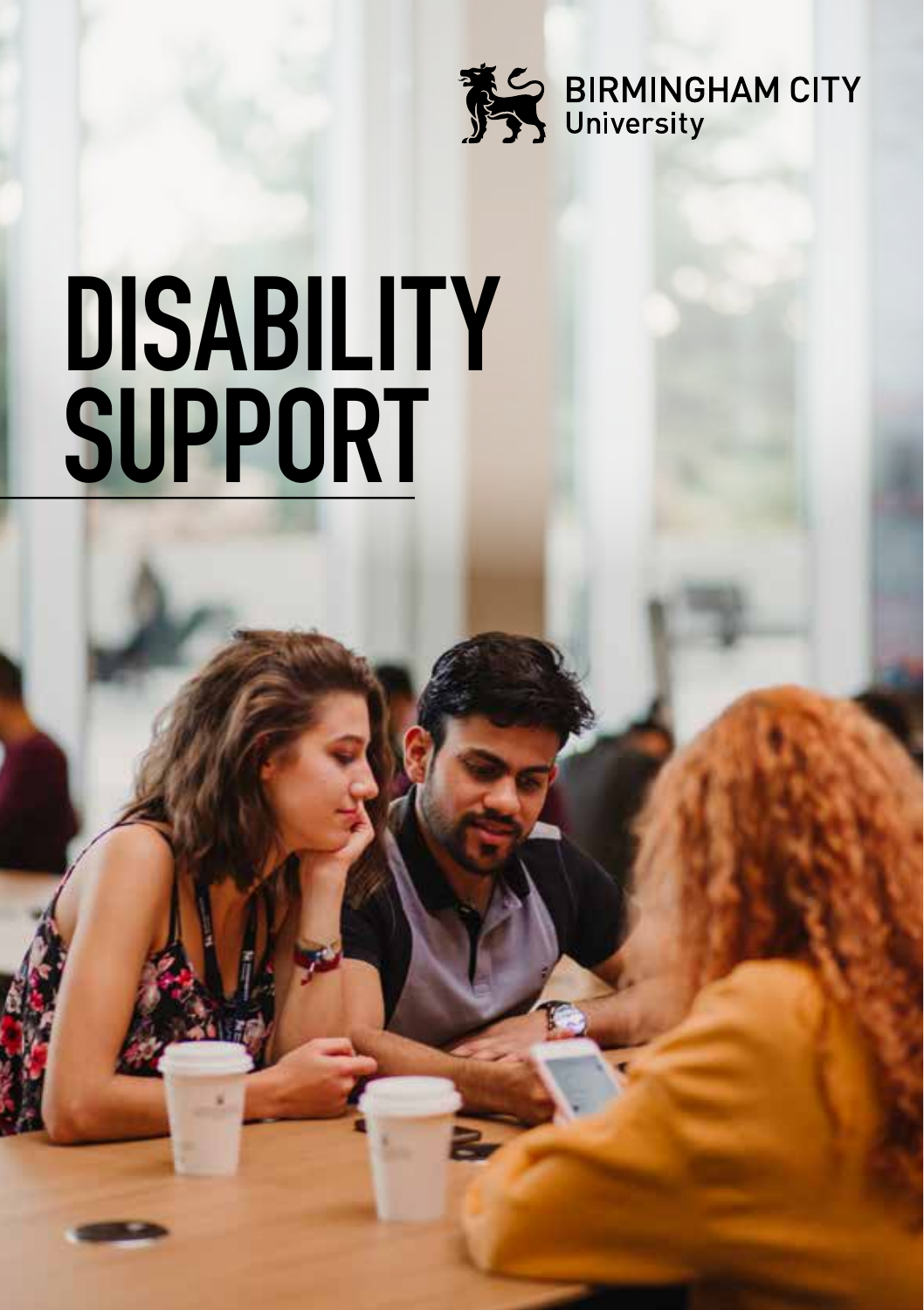# **HOW WE WILL SUPPORT YOU**

Support is available at BCU for students with a disability, Specific Learning Difficulty (such as dyslexia), a long-term health condition or a mental health difficulty. It includes:

- Appointments and drop-ins, whichever BCU campus you are studying on.
- Screening, assessment and support for students with Specific Learning Difficulties e.g. dyslexia.
- Reasonable adjustments you may need for exams, assessments, teaching sessions and course materials and information.
- Help with applications for Disabled Students' Allowances (DSAs).
- Study support workers e.g. mentors or study skills tutors.
- Advice about enabling equipment and software.
- Information about campus accessibility, car parking and other individual requirements.
- Counselling, mental health and wellbeing support, available to all fully enrolled students.

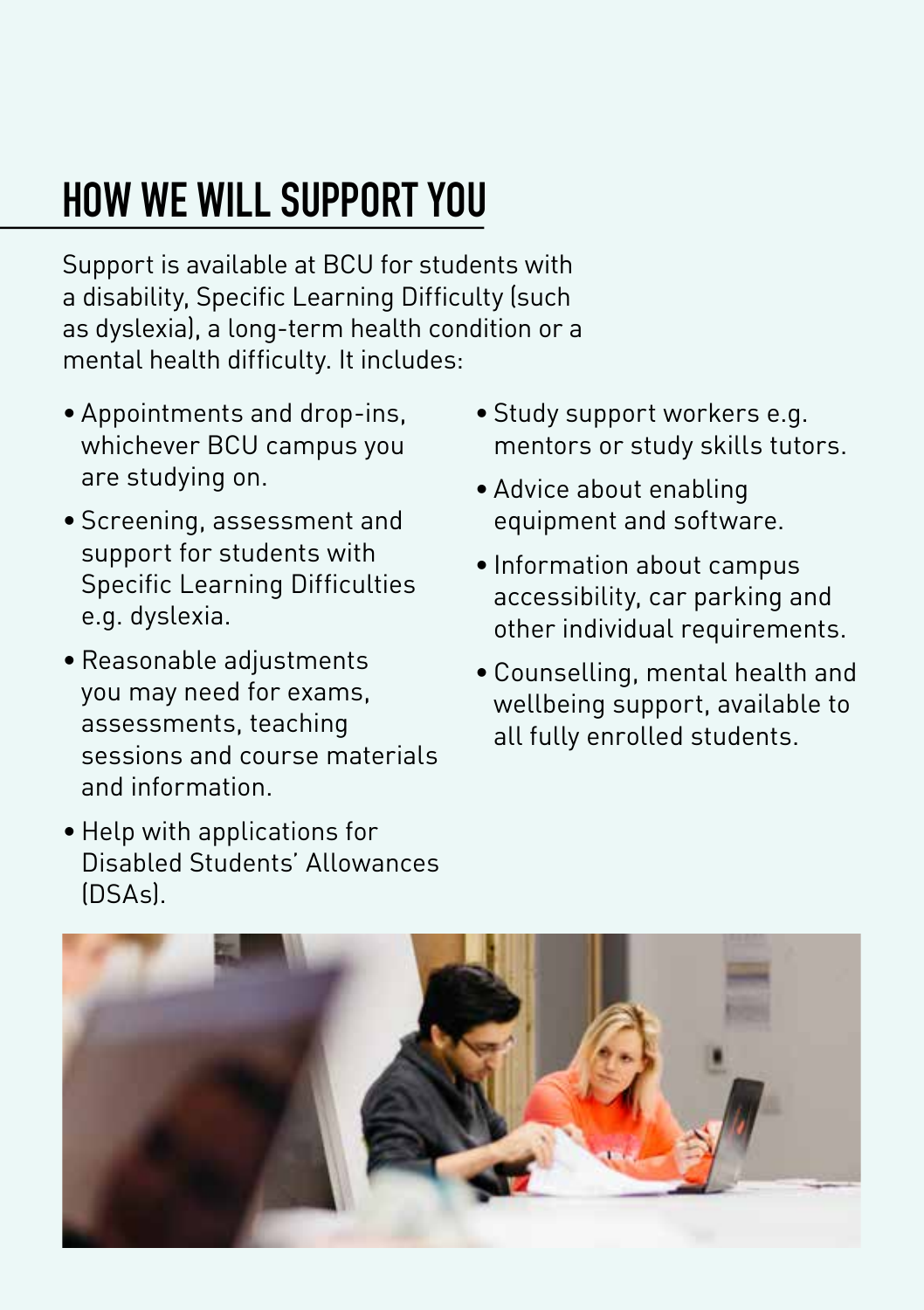#### **WHY YOU MIGHT NEED SUPPORT**

You may need reasonable adjustments on your course to enable you to participate fully. This is not about giving you an advantage but removing barriers to enable you to engage in the teaching, demonstrate your learning and graduate with the best result possible. We also know that disabled students who claim Disabled Students' Allowances (DSAs) do better at university than disabled students who do not claim, so we want to help you apply for DSAs.

Studying at university is different to school or college – you are expected to be more independent, in your learning and in engaging with us to arrange support. Talk to us as soon as possible about what support you think you need so we can consider together what is possible.

If you would like to talk about mental health support, please contact the Mental Health and Wellbeing Team (details at the end of this leaflet).

It's also important to find out as much as you can about the course you want to study so that you know what's involved and whether there are any activities you might find difficult. If you have concerns, talk to us so we can work out whether reasonable adjustments can be made.

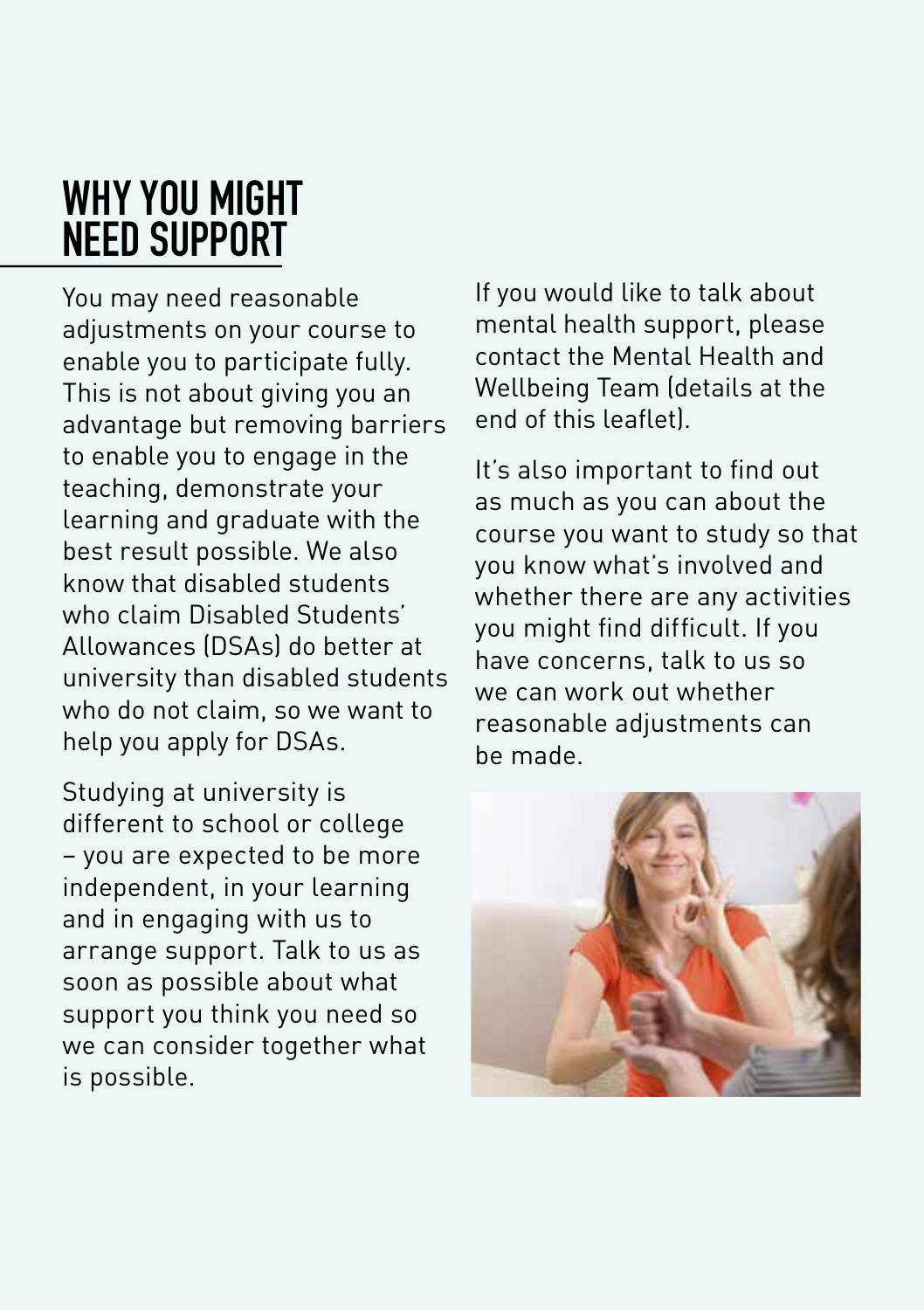#### **DISABLED STUDENTS' ALLOWANCES (DSAS)**

DSAs are government grants that could help pay for extra costs you may incur whilst studying as a direct result of your disability or health condition (including some mental health difficulties). They are not means-tested and you do not have to pay them back.

DSAs can help pay for specialist equipment (such as a computer and assistive software), a nonmedical personal helper (e.g. study skills tutor or mentor), extra travel costs, and other course-related costs.

You can apply for DSAs from early spring in the year you will go to university. You do not have to know which university you are going to. Find out more at **[www.gov.uk/disabled-students](http://www.gov.uk/disabled-students-allowances-dsas. )[allowances-dsas.](http://www.gov.uk/disabled-students-allowances-dsas. )**

To apply, you must provide evidence of your disability or health condition. You will also need to give this to the team supporting you at BCU. More about this below.

If you need guidance on applying for DSAs, we are happy to help.

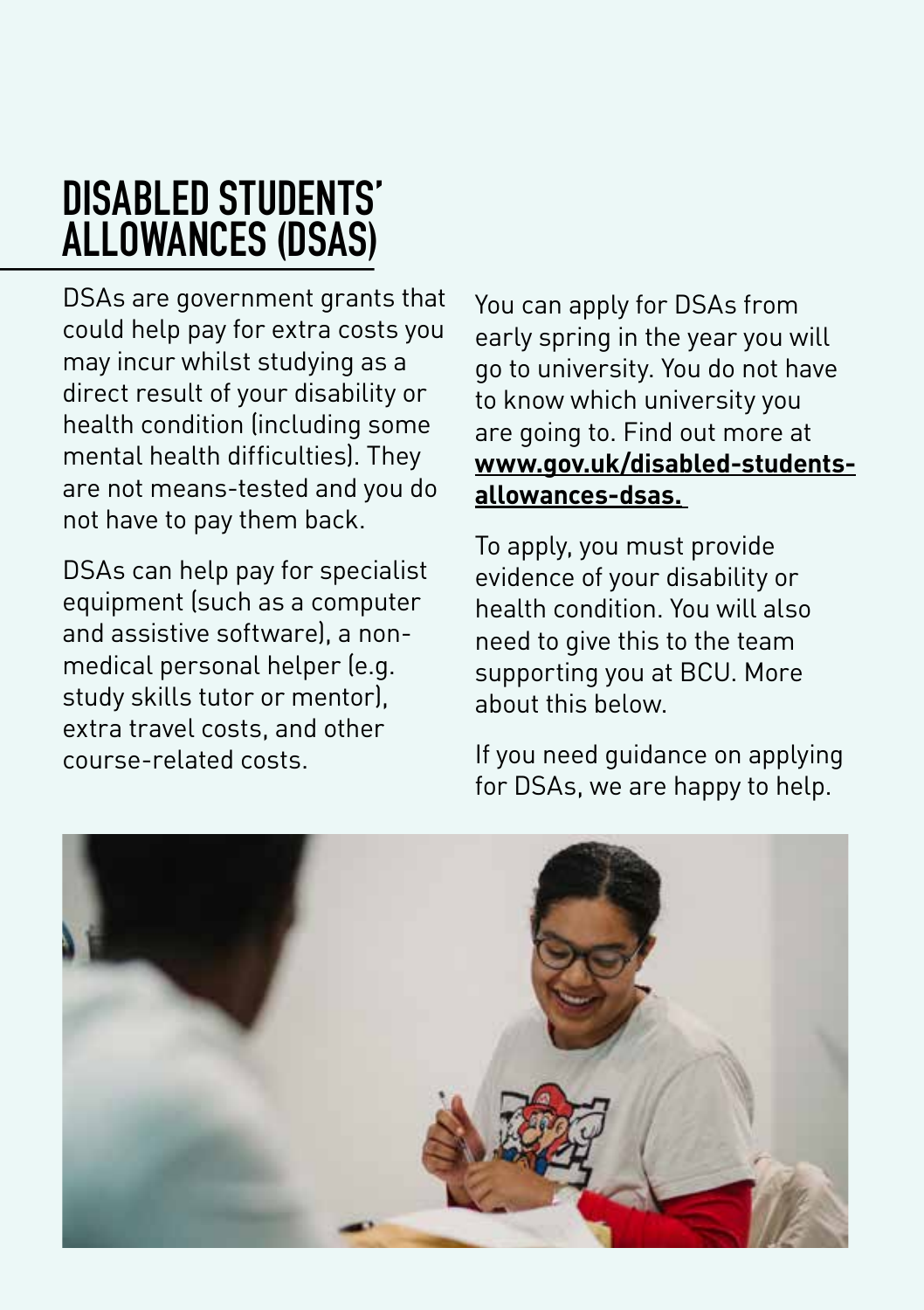# **PERSONAL SUPPORT**

If you have someone who helps you at home and/or during the day at school or college, you may require similar support at university. This could include help with:

- Shopping, cleaning, laundry, ironing, making and eating meals.
- Finding your way around.
- Personal care such as washing and using the toilet.

Even if you will live at home with your family whilst at university, if you normally need help during the day to use the toilet, get food etc. you need to arrange this for university.

DSAs cannot pay for personal support and nor can the University help with this, as it is not study-related. To arrange this help, contact the social services department where you live, to discuss a support package. This can take a long time to arrange so you should do this as soon as possible.

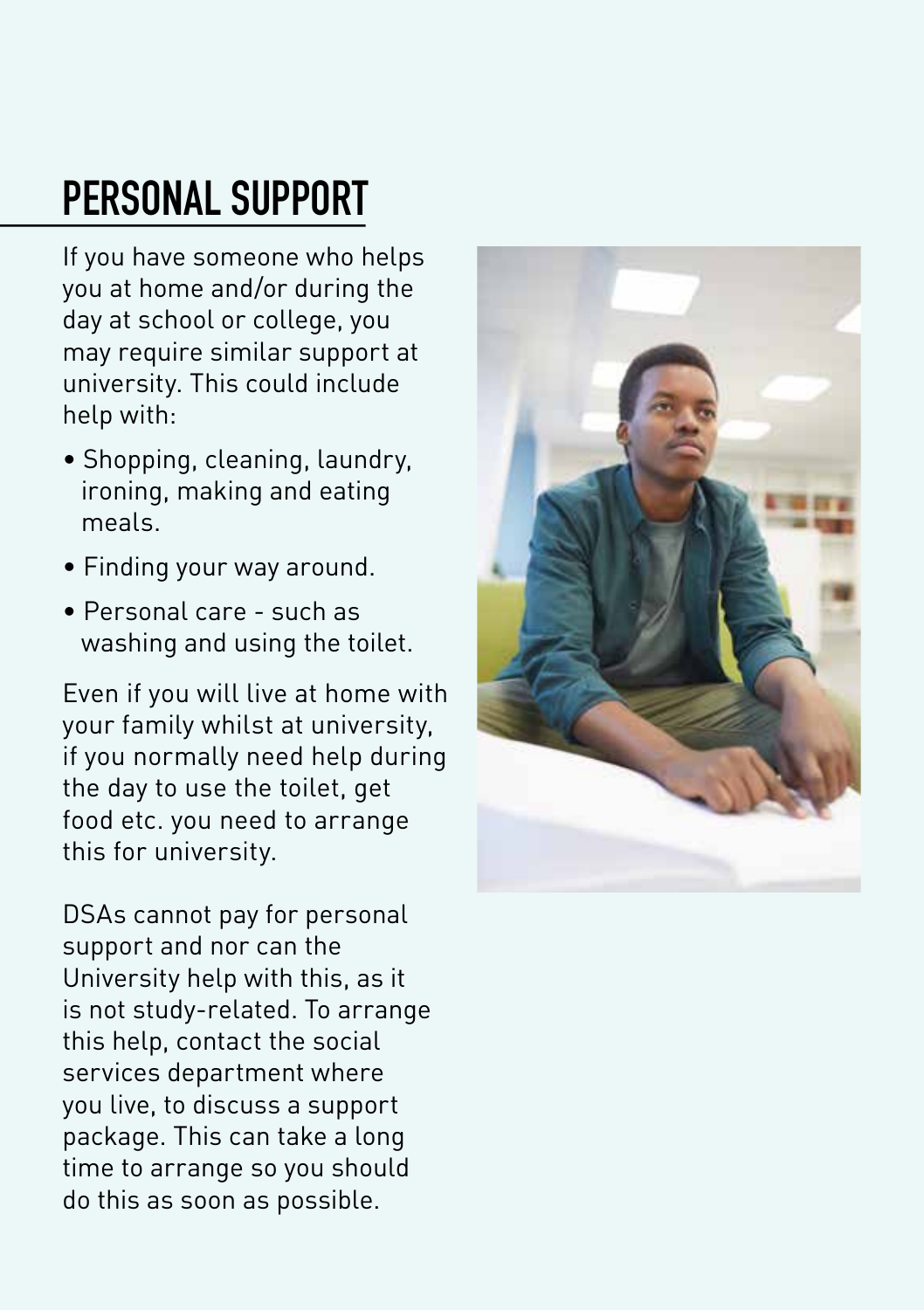#### **EVIDENCE ABOUT YOUR DISABILITY**

You will need to give us medical evidence that explains your disability. For example:

- A letter from a consultant or other qualified medical professional that gives a diagnosis of your condition and the effects it has on you. We can give you guidance to show to the person who will be writing the letter.
- A diagnostic assessment report by an educational psychologist or specialist teacher assessor diagnosing a Specific Learning Difficulty e.g. dyslexia, ADHD etc. We cannot accept Form 8 applications for access arrangements or reasonable adjustments nor screenings completed at school or college.

• An Education, Health and Care Plan (EHCP).

You will be able to use the same medical evidence for your Disabled Students' Allowances application. Contact us if you need more information about this or would like us to check any evidence you have.

We cannot arrange reasonable adjustments for you unless we have received your medical evidence. If you don't give this to us in a timely manner, this may mean your support is not available when you start university.

Send your medical evidence to us by email or post – see the end of this leaflet.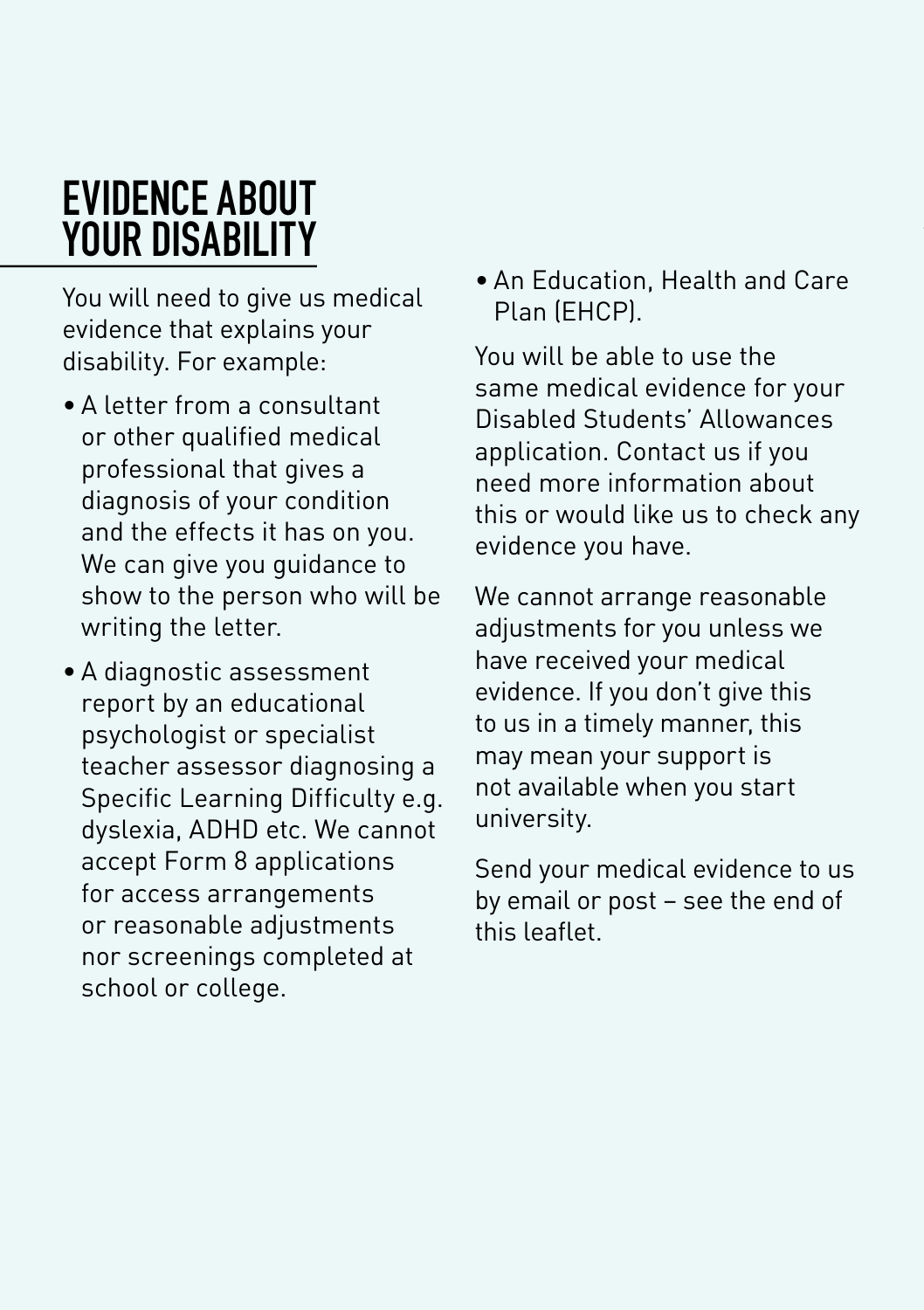# **ACCOMMODATION**

If you are leaving home to come to university and have specific accommodation requirements due to a disability or medical condition, please contact BCU Accommodation Services to talk about this as soon as possible.

Accommodation Services will ask for information about your disability. Please provide this when you apply for a room.

Depending on your disability, you may be able to stay in university accommodation for the whole of your time at university.

Information and contact details at **[www.bcu.ac.uk/accommodation.](http://www.bcu.ac.uk/accommodation. )** 

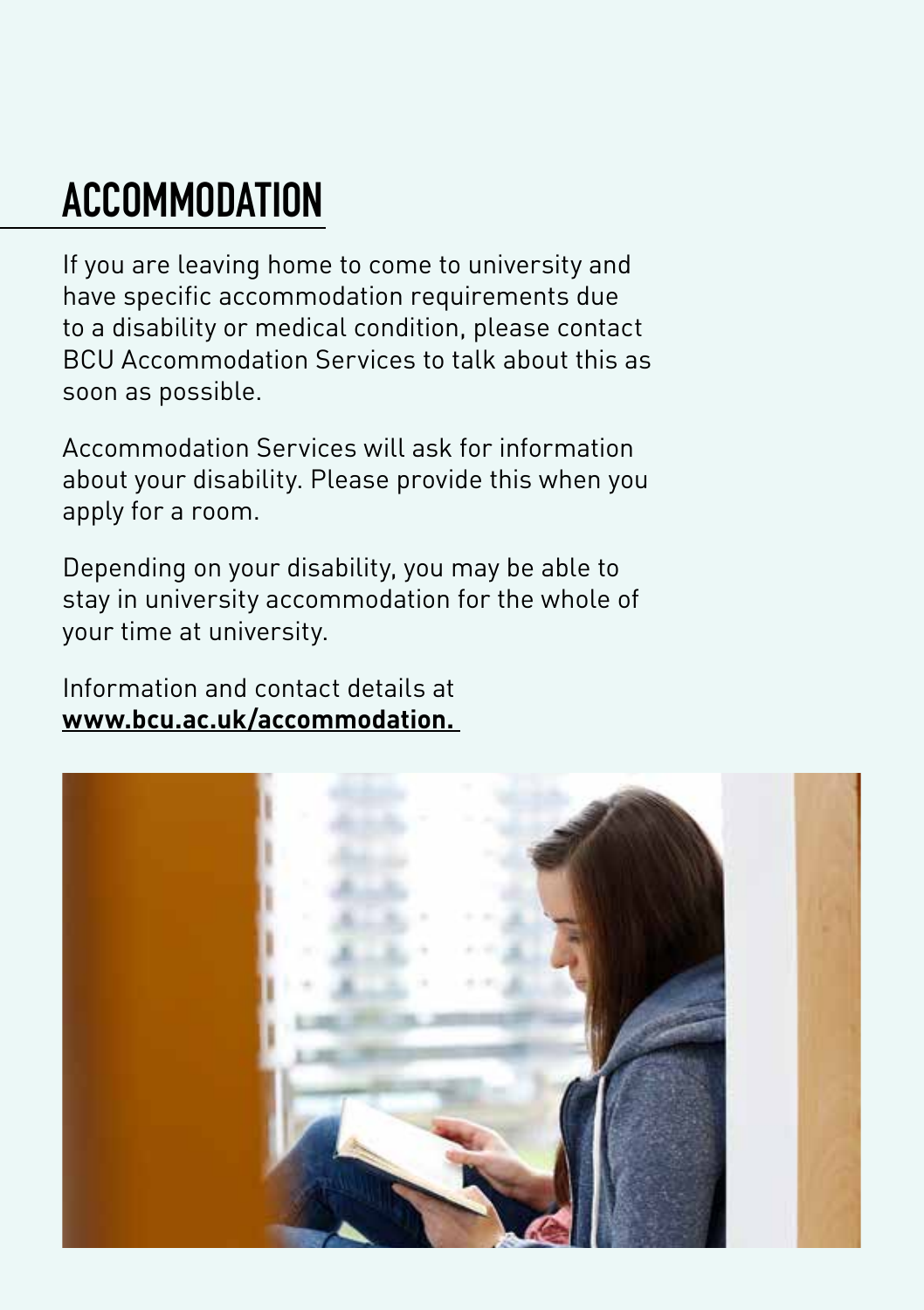# **ACCESSIBILITY**

We strive to ensure our campuses are accessible, however, we know that individuals can experience a wide variety of difficulties.

If accessibility is a priority to you, we recommend you visit the University for a tour. Please contact us if you would like to arrange this.

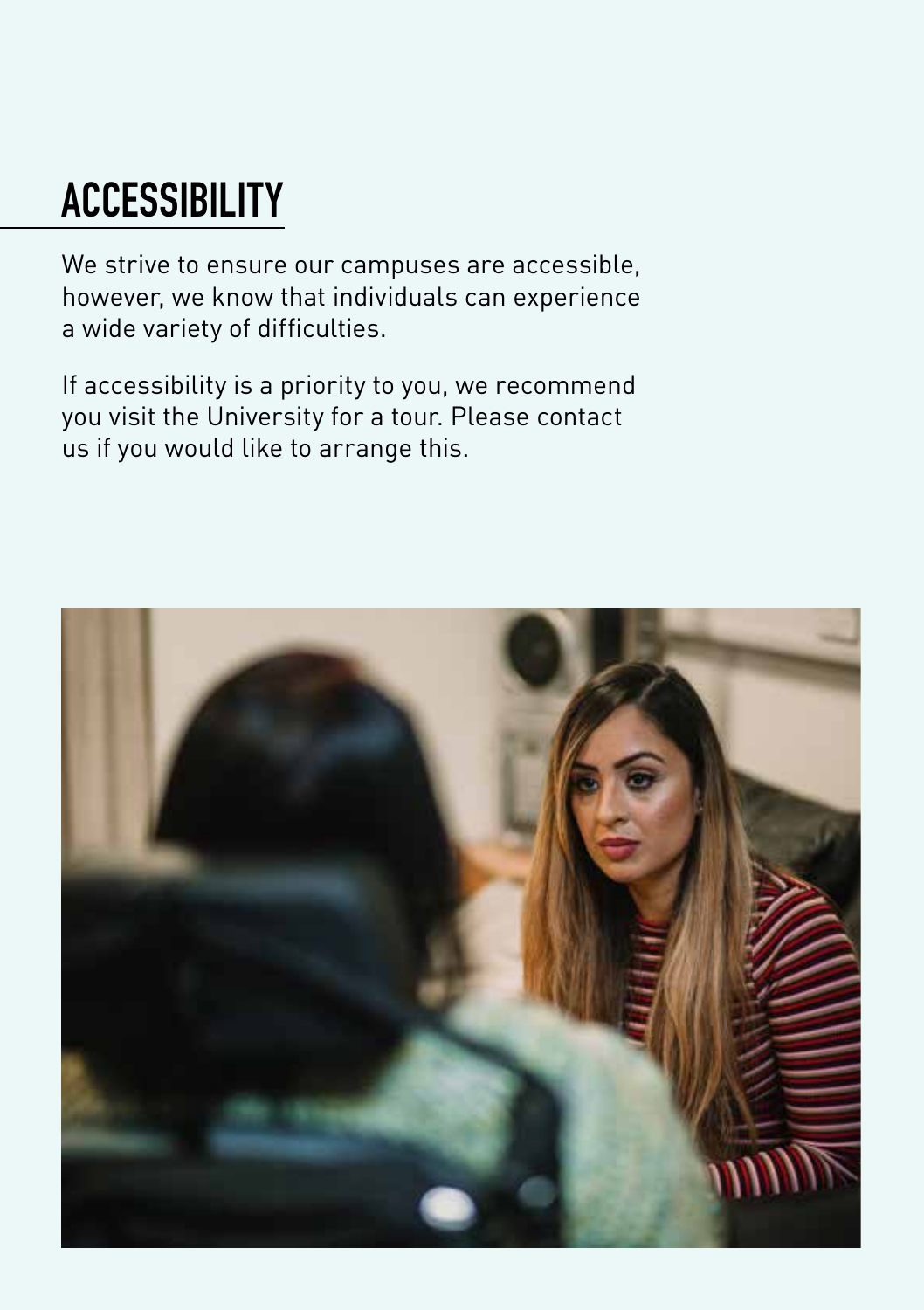#### **DISCLOSURE AND DATA PROTECTION**

Information about your disability will be held securely and confidentially on databases within the Disability Support Team and/ or Mental Health and Wellbeing Team. This information is deemed to be sensitive personal data and is only used to advise you about the support that may be available. The University ensures that all personal data is held in accordance with the Data Protection Act 2018 and the General Data Protection Regulation.

Exceptions may arise where the service has a legal obligation to share information, for example, if there is serious concern about risk to your health and wellbeing or that of a third party. Even then we would usually seek your consent first. You have the right to access any information held about you.

If you come to study at BCU, we will seek your consent to share information about your disability with a limited number of third parties who need to be involved in your support, such as your Faculty and any study support worker you might have.

If you have any queries regarding Data Protection Act issues, please contact the Information Management Team at **[informationmanagement@bcu.](mailto:informationmanagement@bcu.ac.uk) [ac.uk](mailto:informationmanagement@bcu.ac.uk)** or on +44 (0)121 202 2900. You can also read our privacy notices here **[www.bcu.ac.uk/](http://www.bcu.ac.uk/privacy-notices. ) [privacy-notices.](http://www.bcu.ac.uk/privacy-notices. )** 

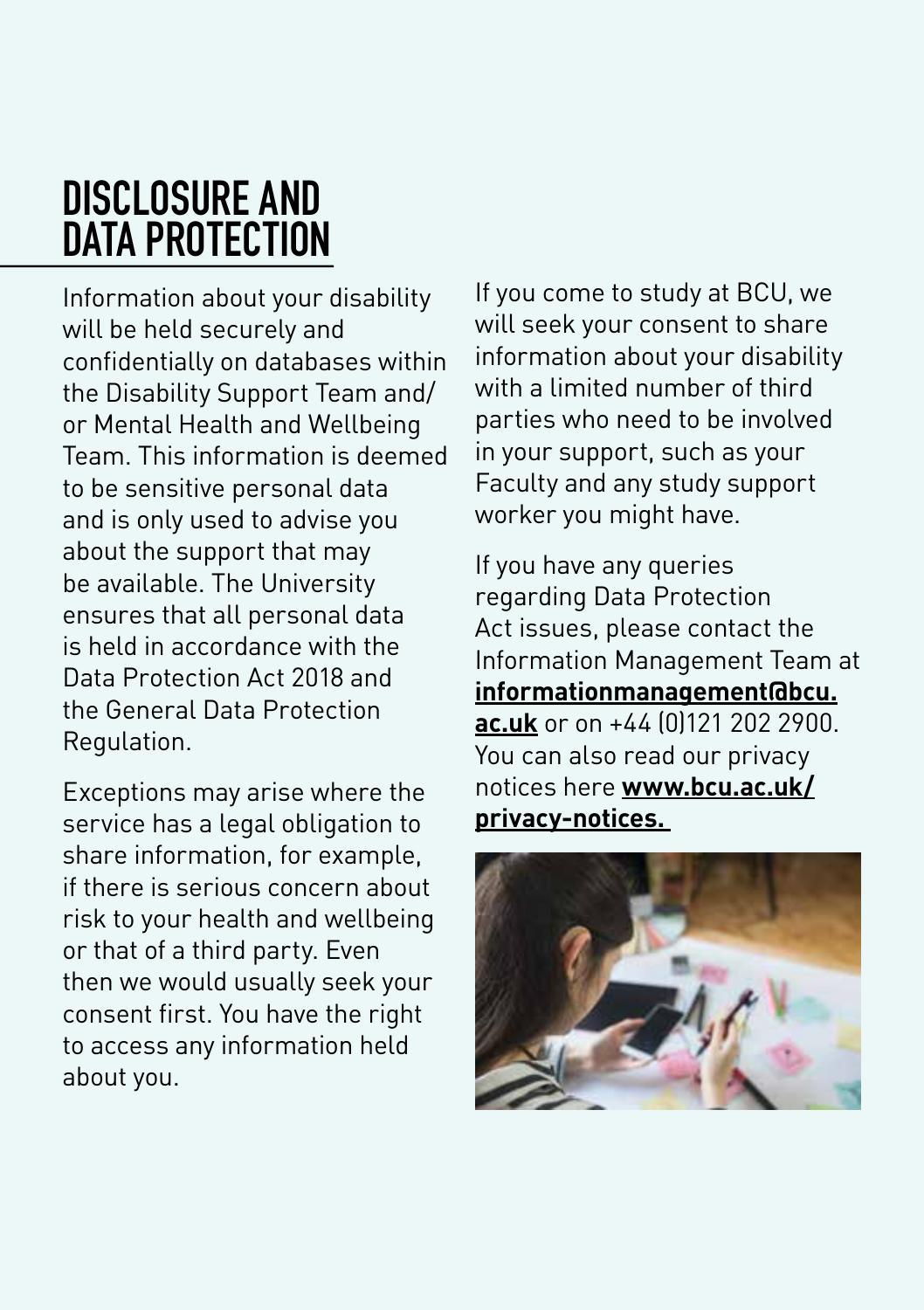# **WHAT TO DO NEXT**

If you receive an offer from BCU, here's what to do next:

- 1. Tell us how your disability or health condition affects you and what support you might need at university. Email us or complete the profile form at **[www.bcu.ac.uk/disability-form](http://www.bcu.ac.uk/disability-form  )**
- 2. Visit us, at an open day or applicant visit day, to look at facilities and find out about the course you'd like to study. You can have a chat with the Disability Support Team or Mental Health and Wellbeing Team on that day, or arrange an appointment on another day if you prefer.
- 3. Apply for Disabled Students' Allowances **[www.gov.uk/disabled](http://www.gov.uk/disabled-students-allowances-dsas)[students-allowances-dsas.](http://www.gov.uk/disabled-students-allowances-dsas)**
- 4. Talk to Accommodation Services if you have specific requirements and are planning to live in University accommodation.
- 5. Talk to your local social services department if you will need personal support.